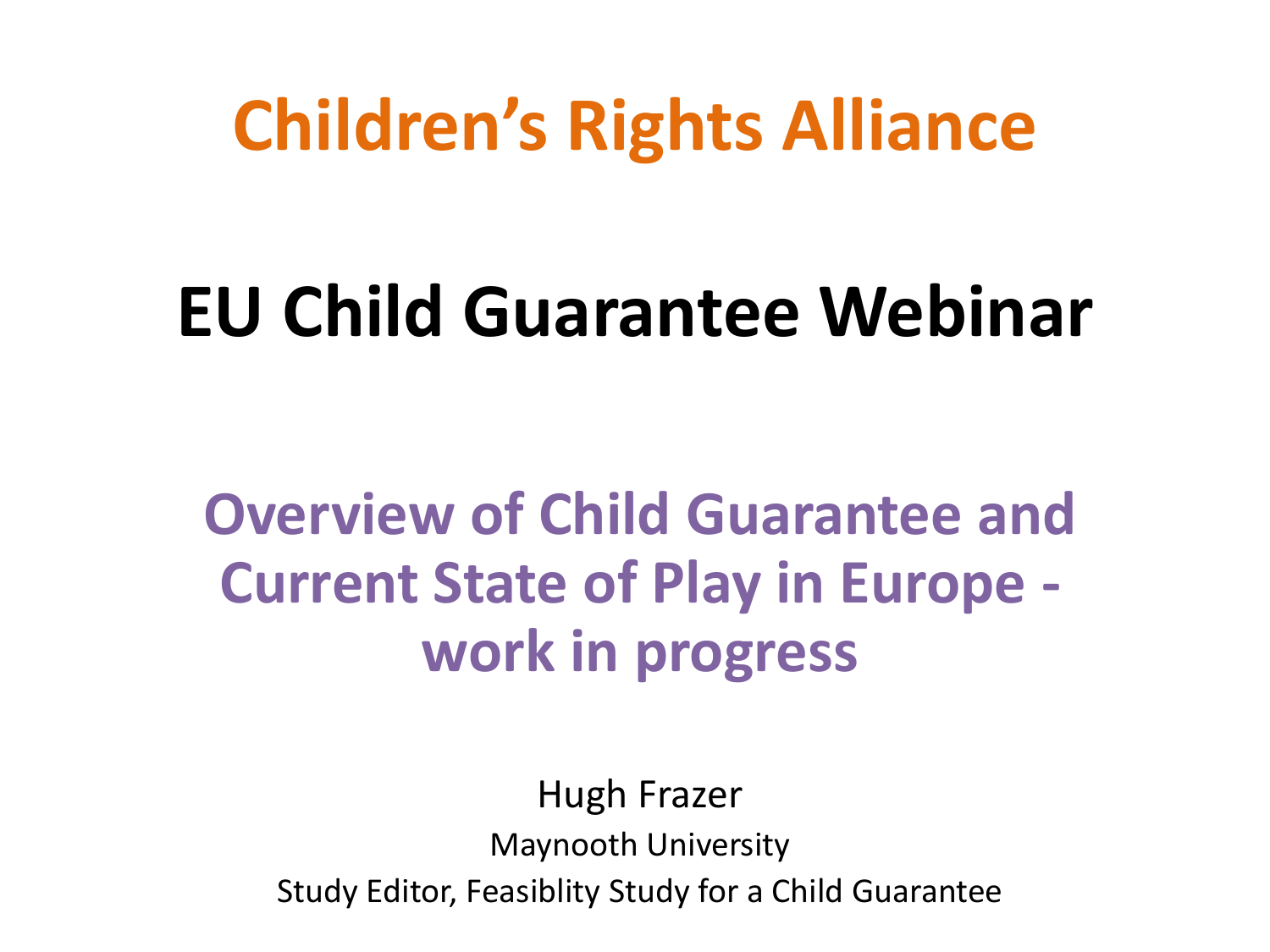### **The Ambition**

*"every child in Europe at risk of poverty (including refugee children) has access to free healthcare, free education, free childcare, decent housing and adequate nutrition."* 

- European Parliament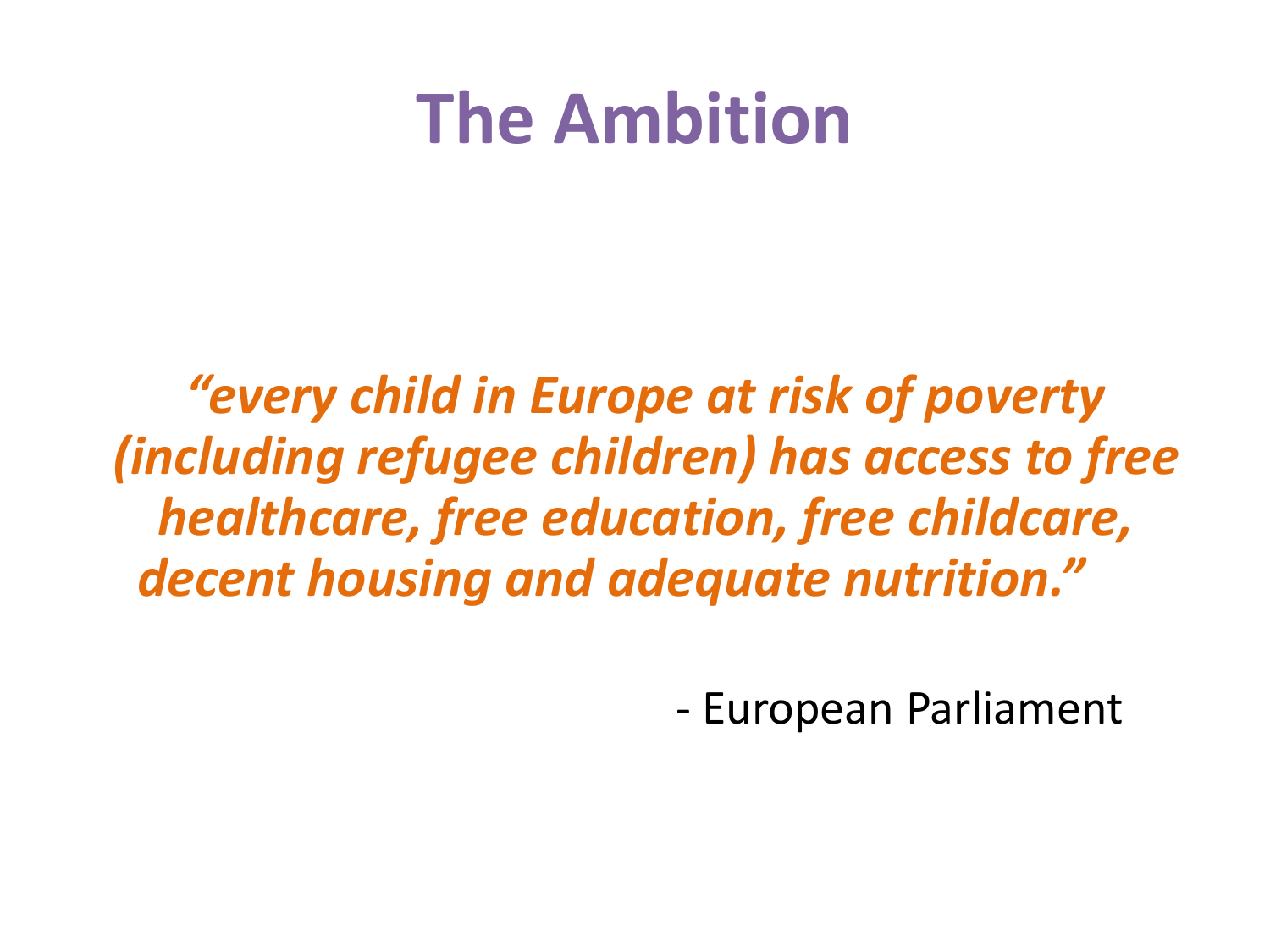# **Origins and Context**

#### • **November 2015 - European Parliament resolution calls for establishment of CG**

– on reducing inequalities with a special focus on child poverty **WHY?**

- Weak implementation of 2013 Recommendation *Investing in Children: breaking the cycle of disadvantage* & limited use of EU Funds to support implementation
- Persistent high levels of child poverty and social exclusion

#### • **2017 Budget - Preparatory action agreed between Commission and Parliament**

- Child Guarantee Scheme / Establishing a European Child Guarantee and financial support
- 3 phases: 1.feasibility study; 2. study on economic implementing framework; 3. pilot projects

#### • **November 2017 - European Pillar of Social Rights – principle 11**

- Proclaimed by European Parliament, the Council and the Commission
- *Children have right to protection from poverty. Children from disadvantaged backgrounds have the right to specific measures to enhance equal opportunities.*

#### • **2018 Negotiations over next round of EU Funds (MFF 2021-2027)**

– December 2018: European Parliament proposes allocating €5.9 billion of European Social Fund Plus+ to Child Guarantee

#### • **2019 Incoming European Commission**

- from scepticism to commitment
- *"To support every child in need, I will create the European Child Guarantee, picking up on the idea proposed by the European Parliament*" (COM President, Ursula von der Leyen)
	- responsibility for its development to the Commissioner for Jobs & Social Rights, Nicolas Schmit
	- overall coordinating role to Vice-President-designate for Democracy and Demography, Dubravka Šuica.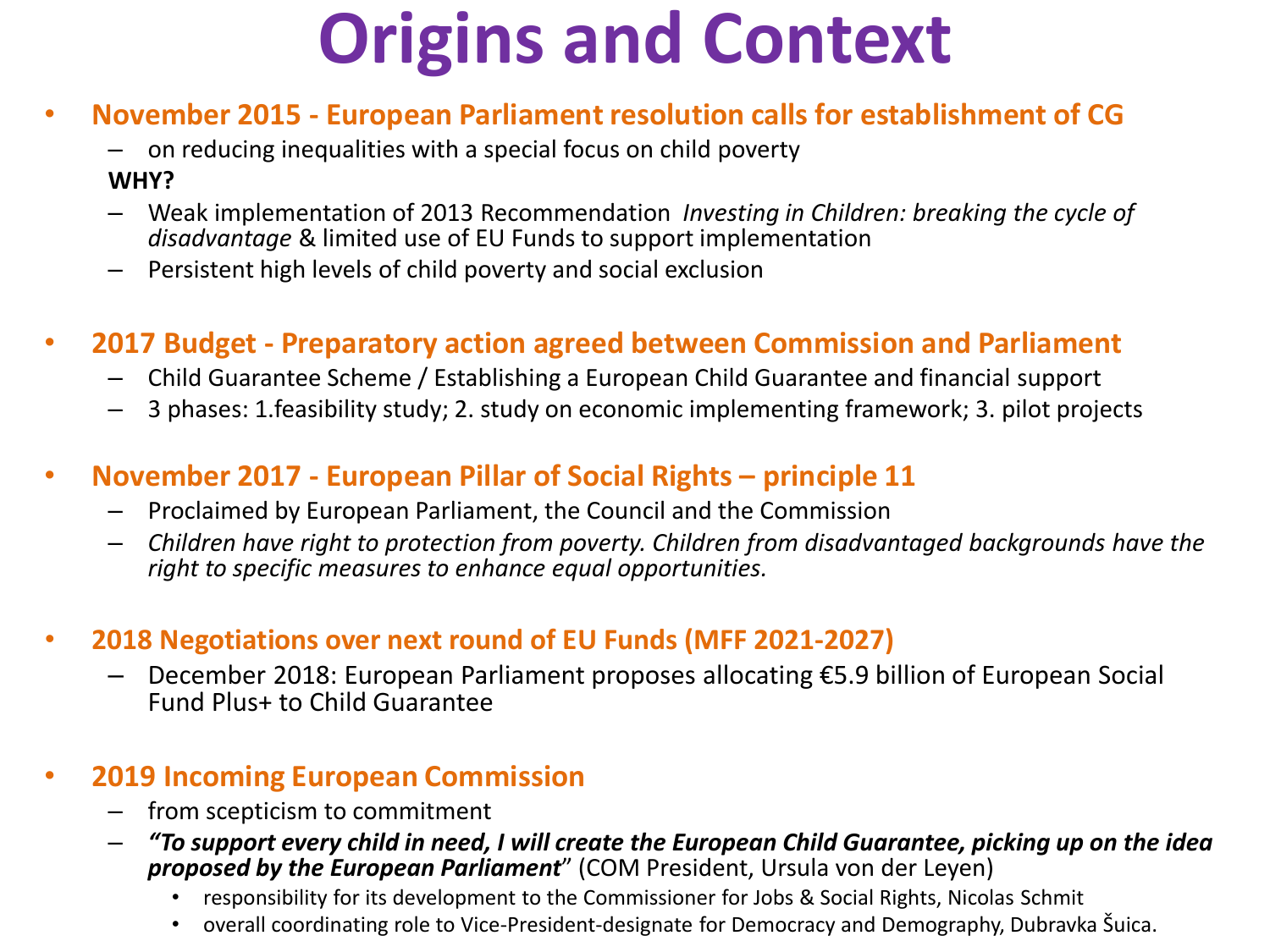# **Feasibility Study for a Child Guarantee Phase 1: 2018-2020**

#### • **4 Target Groups**

– children residing in institutions; children with disabilities; children with a migrant background [including refugee children]; children living in a precarious family situation

#### • **Outputs**

- Inception Report
- 28 country reports
- 5 Policy Papers
	- free healthcare; free education; free early childhood education and care [ECEC]; decent housing and adequate nutrition
- 4 Target Group Discussion Papers
- On-line consultation with key stakeholders
- 8 Case Studies
	- highlighting lessons from international funding programmes
- 4 consultations with children (focus groups)
- 4 fact-finding workshops
	- September and October 2019 (one on each TG)
- Intermediate Report
- Final Conference (17 February 2020)
- Final Report (June 2020 286 pages)
	- Available at: <https://ec.europa.eu/social/main.jsp?catId=1428&langId=en>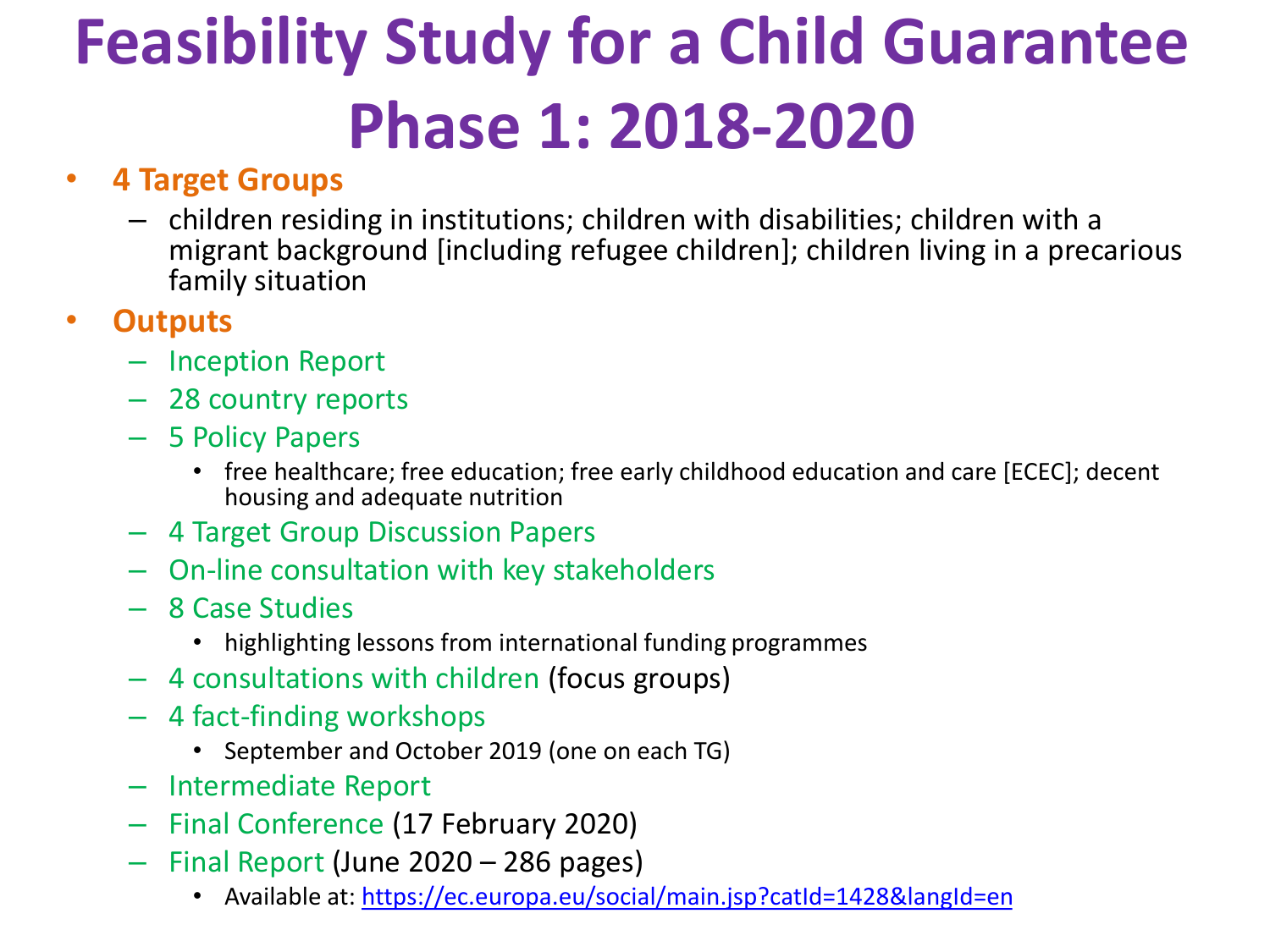# **FSCG1 – Main Findings 1-5**

- Access by children in vulnerable situations to the five PAs under scrutiny needs to be improved
- Failure to ensure access to the five policy areas has short & long term negative consequences for children & society
- Lack of access to the five policy areas represents a failure to uphold children's rights
- It is feasible to guarantee access to the five PAs
- Efforts to ensure access to the five PAs should focus on all children in vulnerable situations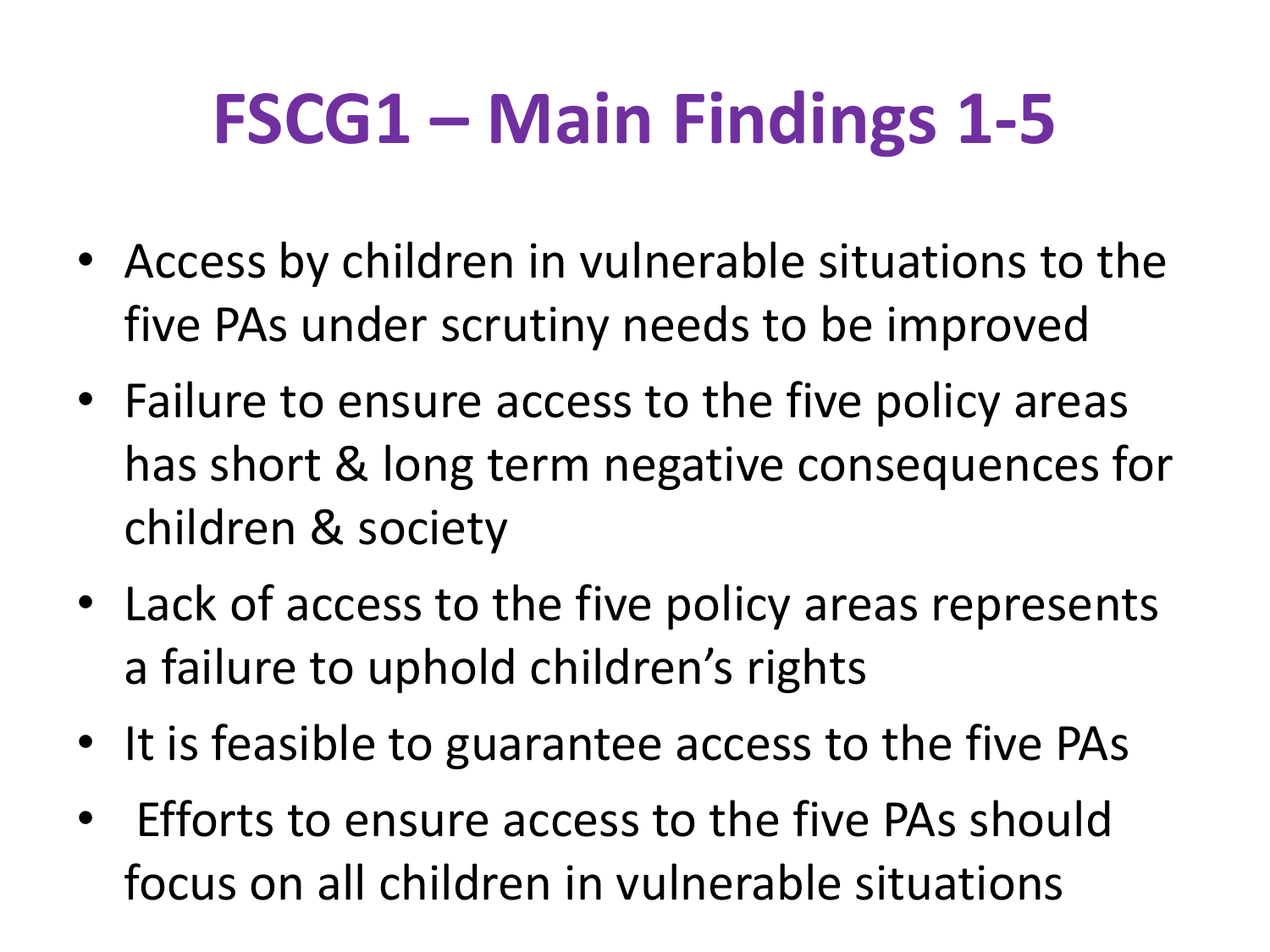# **FSCG1 – Main Findings 6-10**

- Children who are most disadvantaged need more support to access 5 PAs: a twin-track approach is key to increasing access & inclusivity
- Ensuring access to 5 PAs on its own is not sufficient: mainstream services also need to be inclusive & of high quality so as to ensure that children in vulnerable situations benefit fully & avoid stigma and segregation
- Ensuring access to the five PAs is necessary but not sufficient to tackle child poverty & social exclusion
- Ensuring access to the five PAs requires a comprehensive approach at Member State level
- Primary responsibility for ensuring access to the five PAs rests with Member States, but EU action to support them (i.e. policy coordination & guidance + financial support) is feasible & has clear legal basis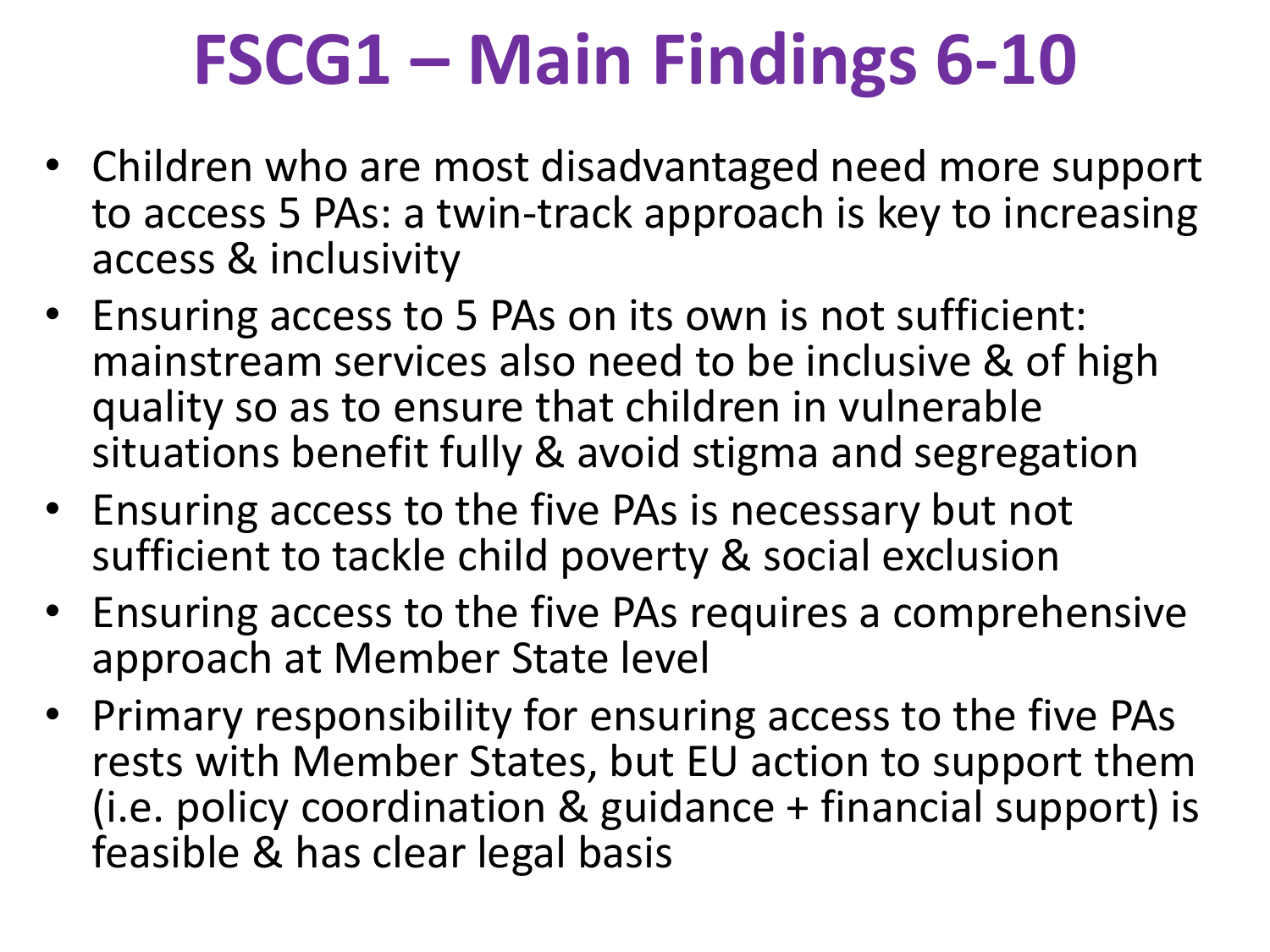# **FSCG1 – Main Findings 11-15**

- Existing efforts by the EU to support and encourage Member States to ensure access by children in vulnerable situations are helpful, but a new EU initiative could bring real added value & a more effective use of EU instruments
- EU funds have considerable potential to play a more effective and strategic role in supporting access to the five PAs
- EU political leadership will be important in encouraging Member States to ensure access to the five PAs
- Mainstreaming support for the implementation of a possible new initiative across the European Commission & ensuring its full use of the instruments available is essential
- Considerable popular & political demand for a CG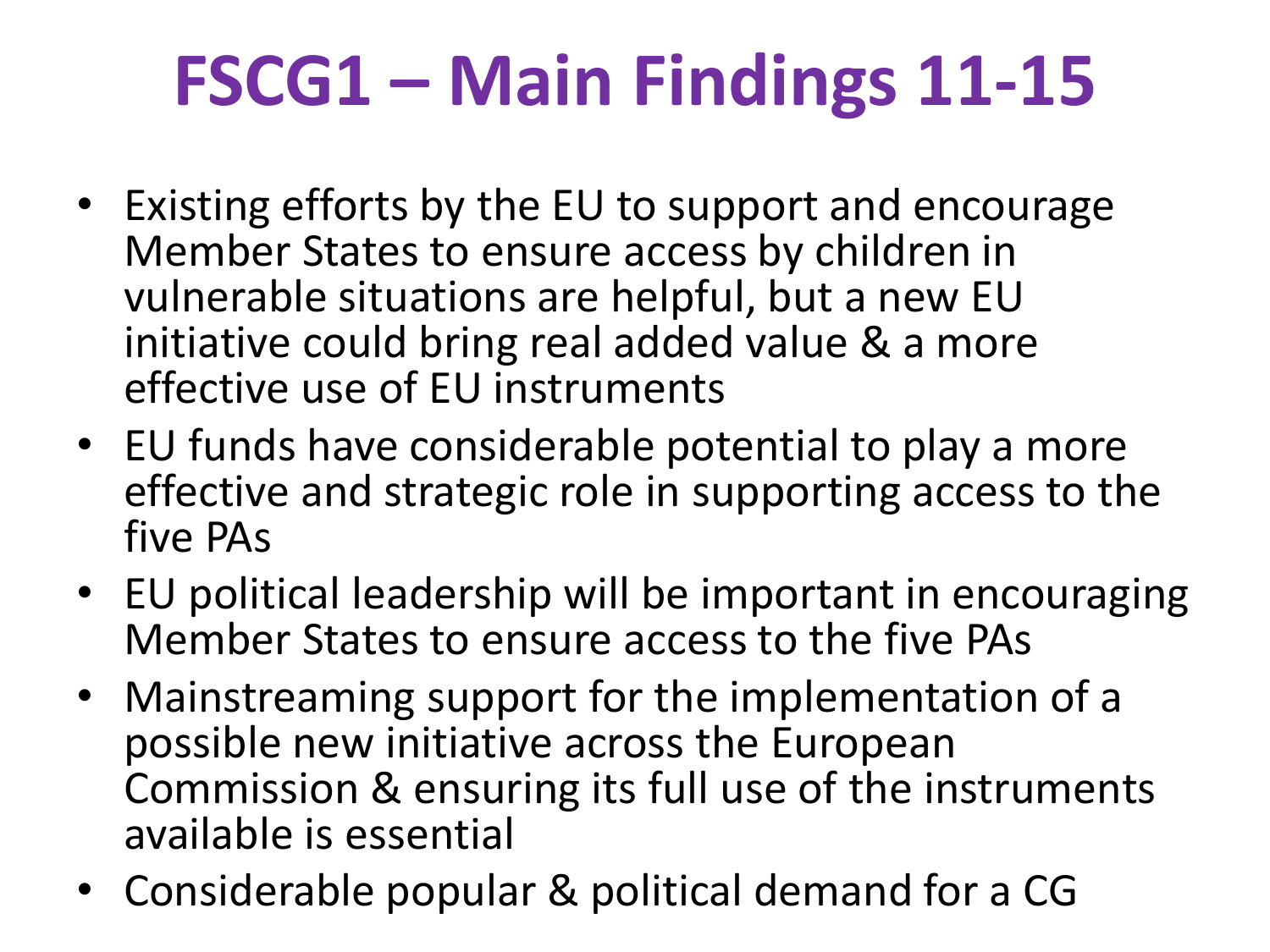# **4 (of 9) key issues to be teased out**

- How to **ensure impact** of CG & Member States' accountability for delivery?
	- develop in parallel:
		- i) a comprehensive strategic thinking focusing on the general policy outcomes to be achieved by the CG
		- ii) understandable and tangible policy levers (i.e. (sub)national policies/ programmes/ projects) to achieve the desired policy outcomes and create accountability of Member States in each specific component of the CG
- **Which children** should be covered?
	- all children, specific target groups, children at risk of poverty, children in low income families, children in need?
- How to ensure focussing on access to 5/6 policy areas links to development of overall national strategies on **child poverty**?
- How to increase scale/use/impact of **EU Funds**?
	- How to ensure strategic impact/leverage on MS policies?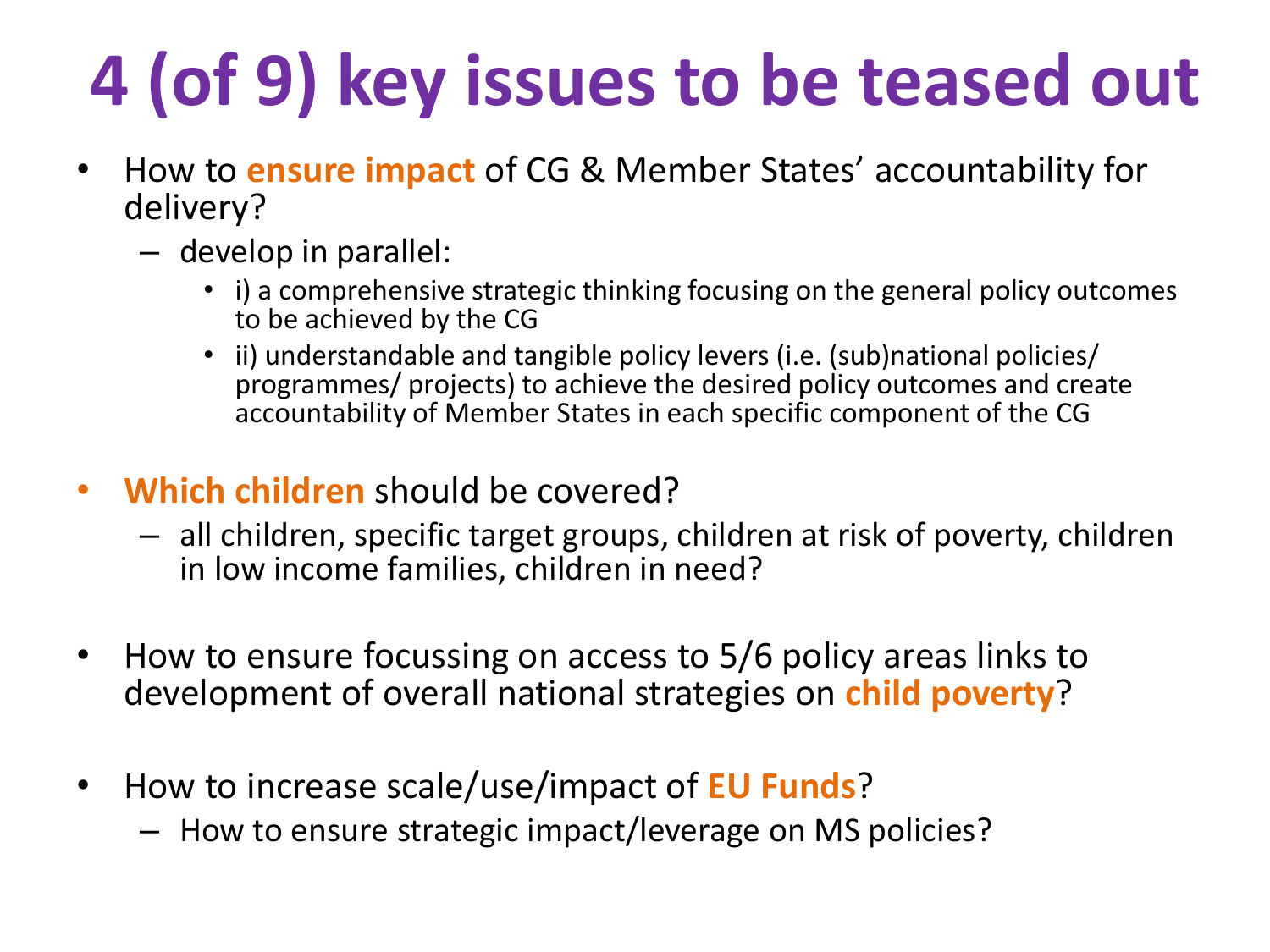### **FSCG2**

**Study on the economic implementing framework of a possible EU child guarantee scheme including its financial foundation**

- explore the cost & benefits for the competent authorities to guarantee in practice that all children at risk of poverty in EU have access to the 5 social rights
- provide a thorough economic and financial analysis of the design, feasibility, governance and implementation options of a possible future CG scheme in all EU Member States
- Identify understandable and tangible policy levers (i.e. (sub)national policies/ programmes/ projects) to achieve the desired policy outcomes and create accountability of Member States in each specific component of the CG
- Focus on children at risk of poverty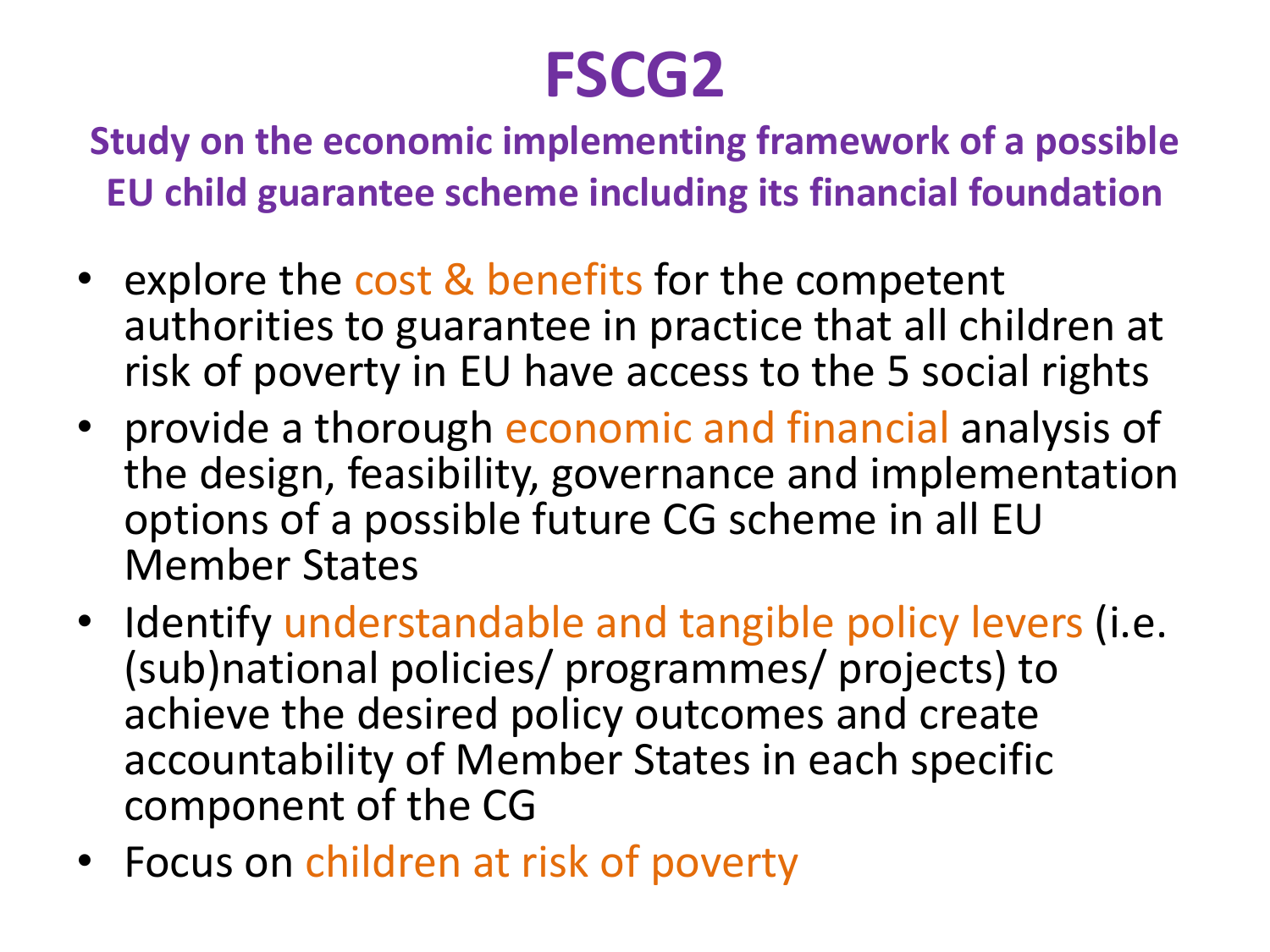### **FSCG2**

#### • **Components to be examined & actions to be assessed in depth**

- each child at risk of poverty should receive at least **one healthy balanced full meal per day**
	- provision of free/subsidised school full meals for children in low-income households
- each child at risk of poverty should have **access to free ECEC services**
	- provision of free ECEC for children in low-income households
- there should be **no homeless children**
	- provision of services aiming at preventing and fighting child homelessness of children & their families
- there should be **no school costs** for children at risk of poverty attending compulsory school
	- removal of school costs for children in low-income households attending compulsory school
- each child at risk of poverty should be provided with **free regular health examinations and follow-up treatment** at their successive growth stages
	- organisation of free post-natal health examination at birth; home visits or other forms of regular examinations organised during the first years of life and then regular health monitoring (general health, dental care, vision and hearing screening and vaccination) in school or in other settings
	- provision of integrated services, such as organisation of an extended/ whole-day school (or networked provision of key services in day care or other settings)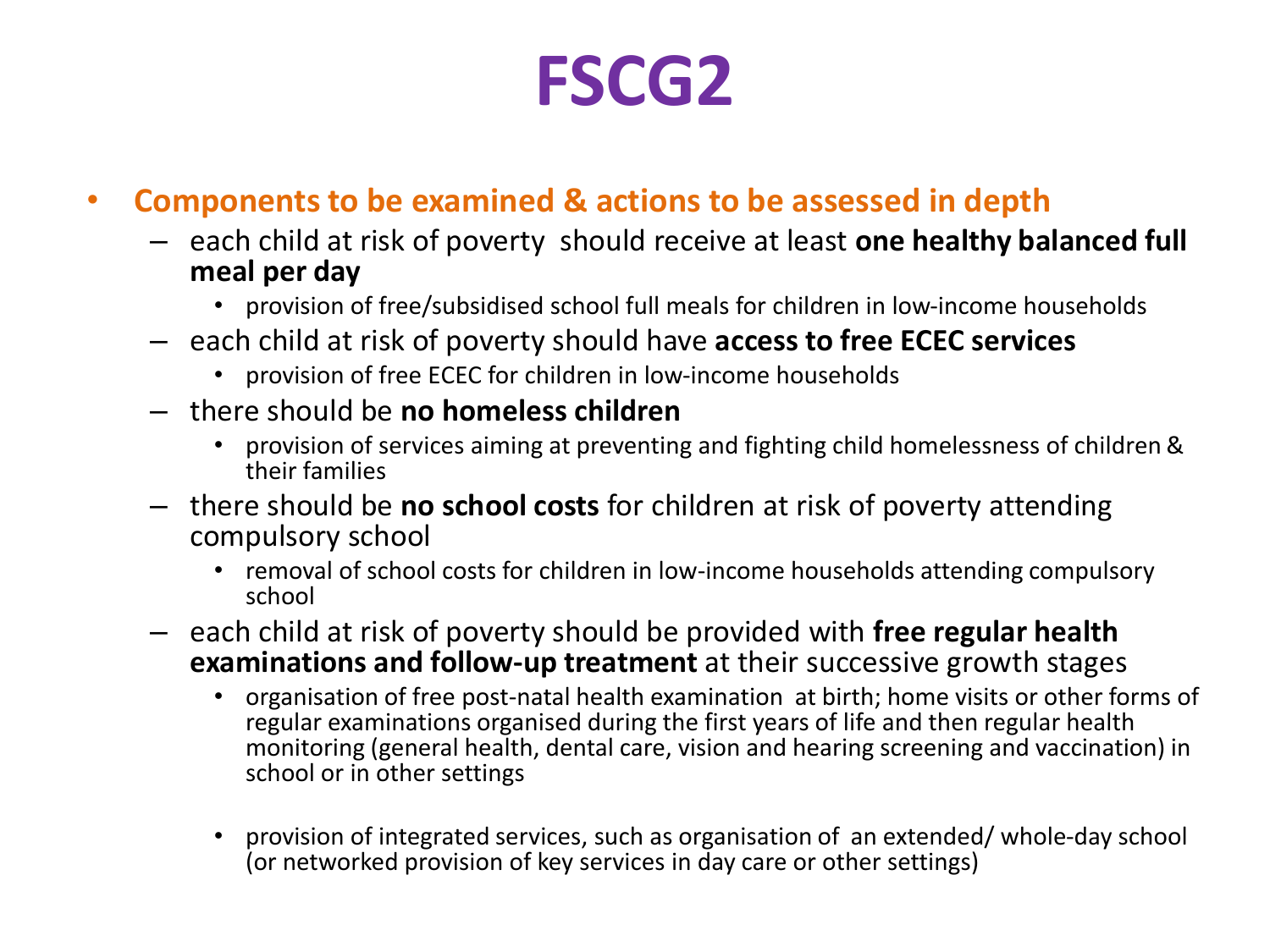### **FSCG2 - Process**

- **Detailed mapping of 5 components** (July-Aug. 2020)
	- Country reports assessing strengths/weaknesses of existing (sub)national policies/programmes
	- Selection of promising policies/programmes for detailed assessment
- **In-depth assessment of selected priority action**s (Sept.-Dec. 2020)
	- analyse **the financial cost and expected benefits** of the action;
	- investigate at **which level** (national, subnational), **under which conditions** (universal or criteria-based) and through **which mechanism**s the action could best be operated;
	- investigate at which level (EU, national, subnational) the required **financial resources** could be found to finance the action;
	- make recommendations on how **EU funding** could be used to complement and influence (sub)national funding, and propose clear, transparent and measurable criteria that can be used to assign the ESIF or other EU funding to the action;
	- make recommendations on adequate **governance mechanisms**, in particular monitoring and evaluation, to ensure effective management of the action and the availability of evidence for continuous policy learning and further improvement of the CG
- **Intermediate report** (mid February 2021 interim report end Nov.2020)
	- Present outcomes of mapping
	- Proposal for a practical definition of EU CG concept
	- Present outcomes of in-depth assessment
	- Make some recommendations on the conditions of provision, the adequate governance mechanisms, the cost of different options (where relevant and possible), possible funding sources, effective funding arrangements, and measurable criteria to monitor progress
- **Closing conference** (late April 2021)
	- 200 participants
	- Present & discuss results
	- Build common understanding & ownership among stakeholders
- **Final report** (end May 2021)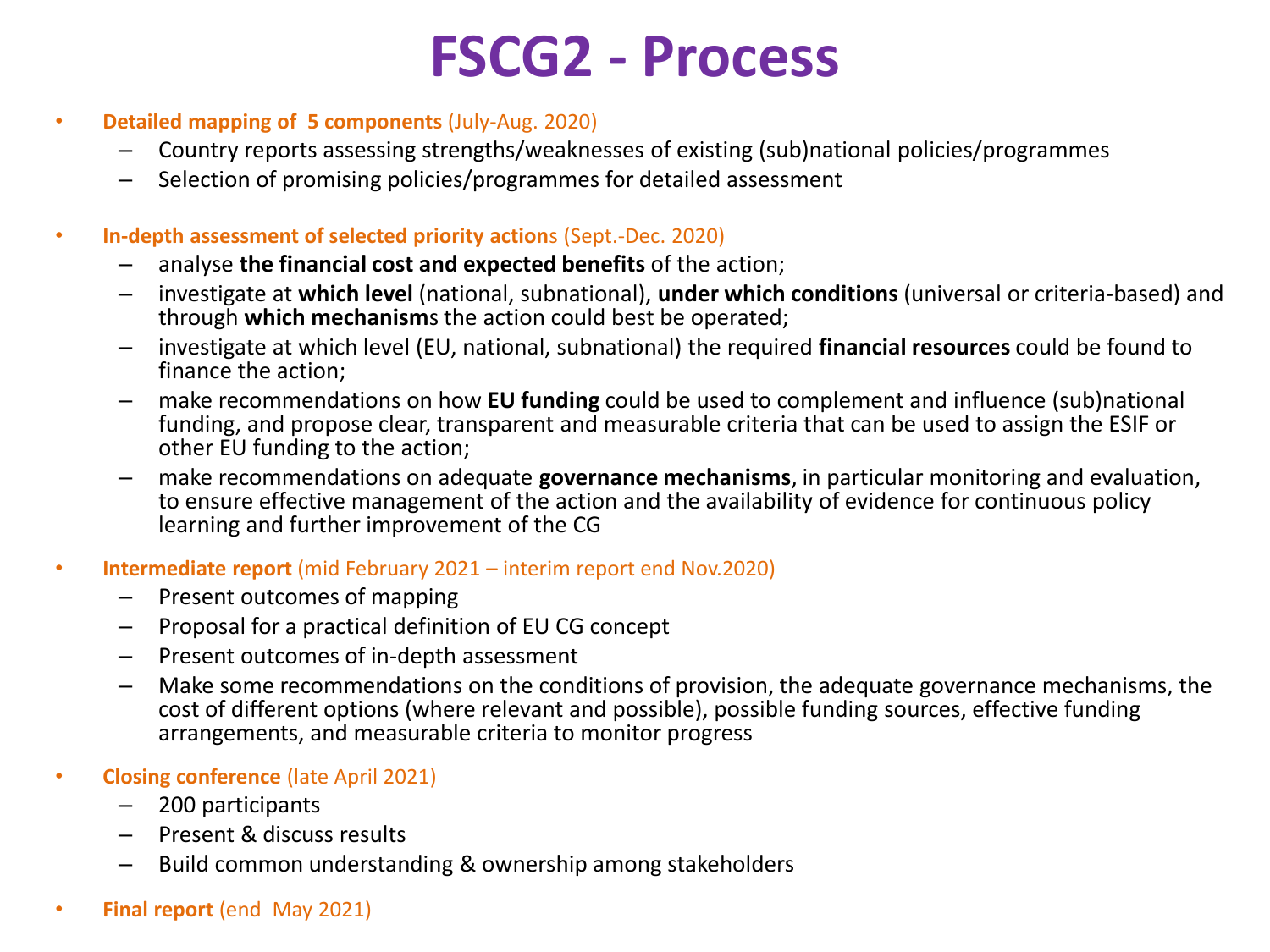### **Commission Roadmap & Consultation**

- 19 August 2020 Commission issues Roadmap & invites feedback by 07 October
- **Some key elements**
	- Proposing a Council Recommendation in 2021
	- Adds Culture & Leisure activities to EP's 5 policy areas
	- Focus is on children in need
	- Makes link to consequences of Covid-19
	- MS to adopt Multi-annual National Strategies up to 2030 implemented through Child Guarantee National Action Plans
	- Focus is on implementation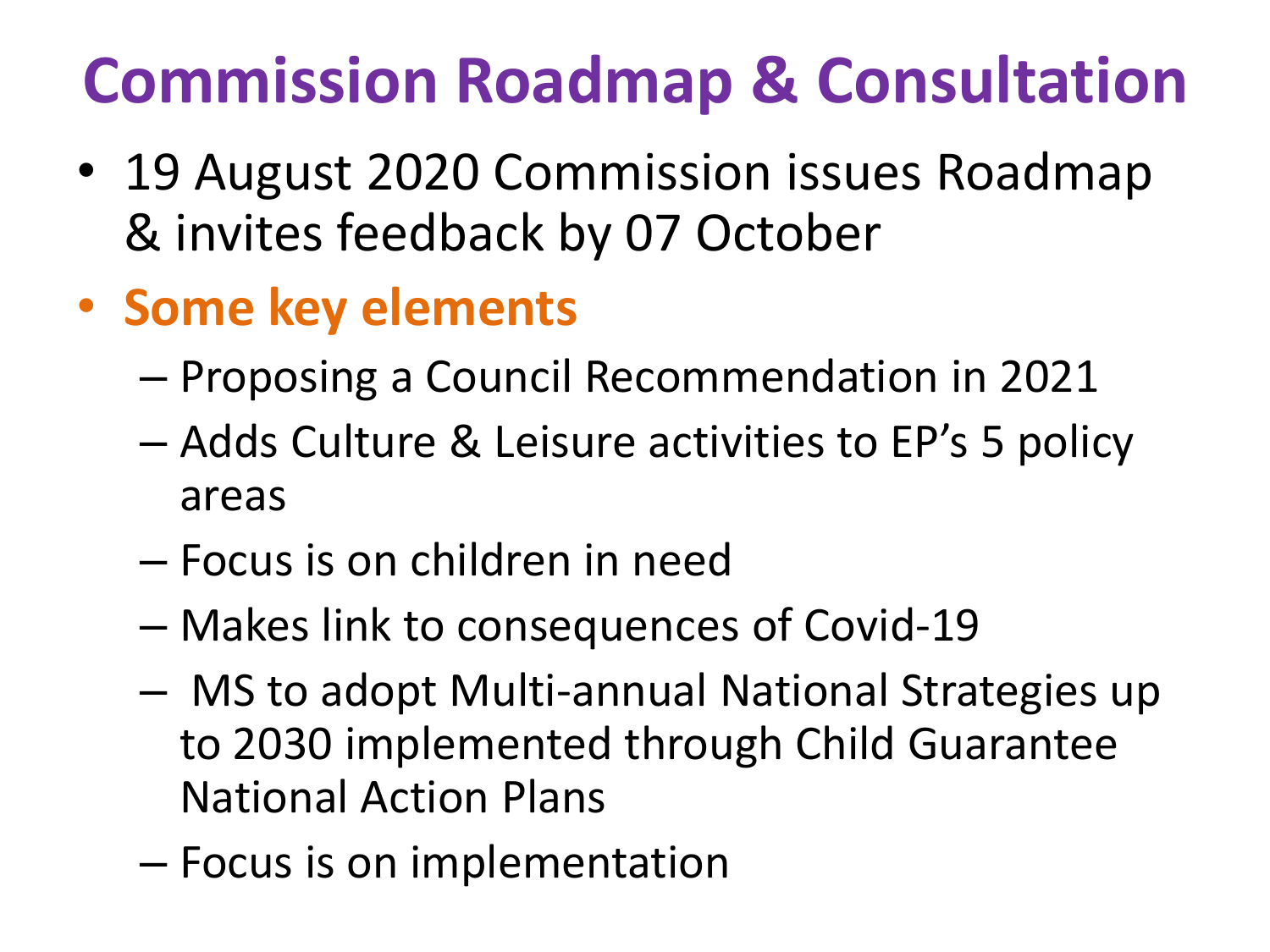### **Commission Roadmap & Consultation**

### – **COM role:**

- Help build capacity in MS (training, peer review, mentoring, sharing best practices)
- Provide policy coordination across stakeholders, governance levels & policies – monitor outcomes of implementation in MS
- Provide strategic guidance on strengthened or more targeted use of ESIF funds

#### – **Consultation of citizens & stakeholders**

- collect relevant information on the challenges encountered by national/local administrations, service providers, children, and civil society
- identify the main gaps that could be addressed at European Union level and to identify areas where the Union can have added value